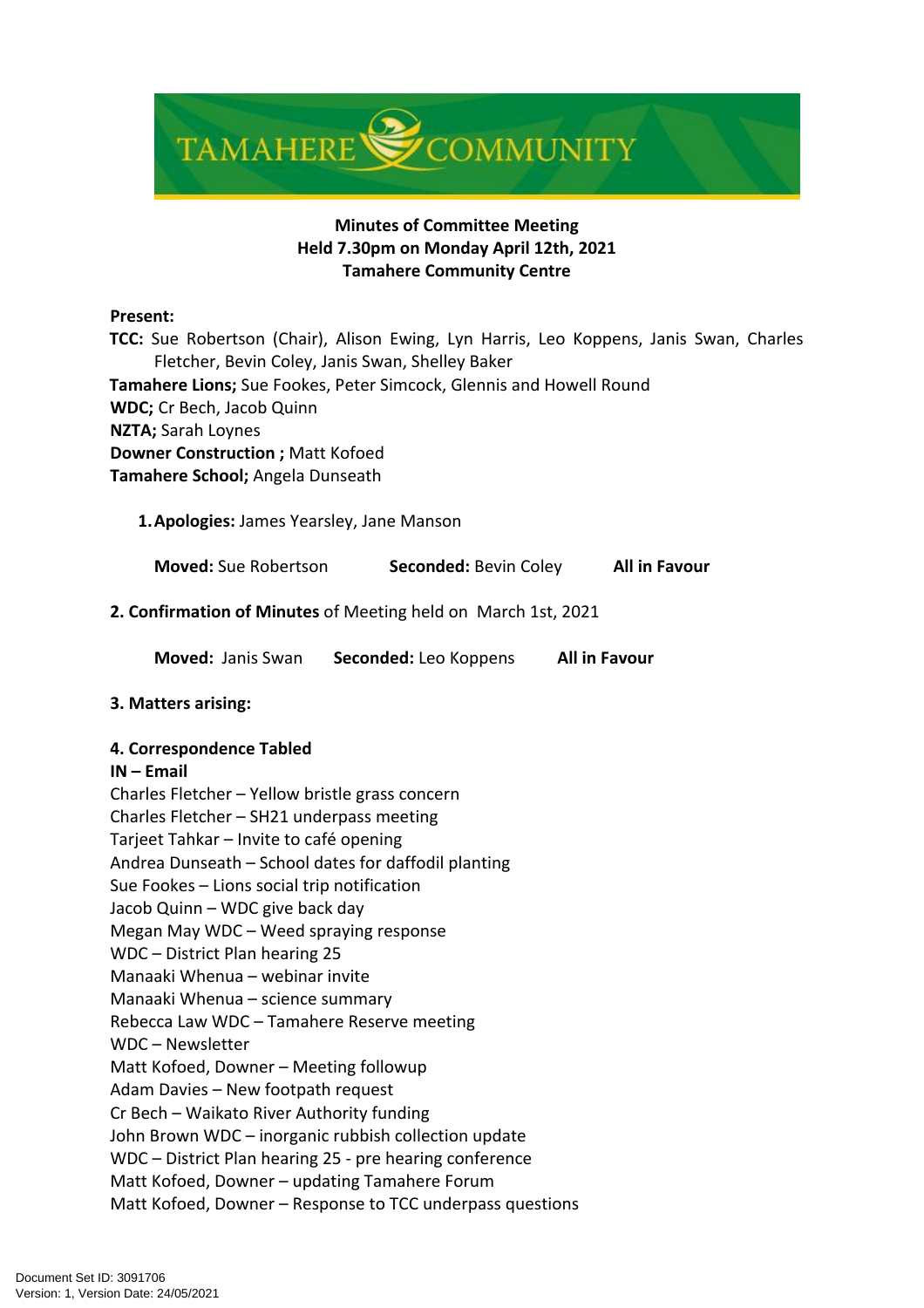Teresa Hancock WDC – LTP drop in session

# **OUT – Email**

Leo Koppens – Weed spraying request Sue Robertson – Submission to Draft Waikato Regional Land Transport Plan Sue Robertson – Acknowledgement of resident Adam Davies email

## **OUT – Post**

To Superindendent Bruce Bird re; boy racers o Wiremu Tamihana Drive

**Moved:** Sue Robertson **Seconded:** Leo Koppens **All in favour**

### **5. SH21 Underpass Update – Matt Kofoed (Downers)**

- Footpath alignment work underway on Tamahere Park side.
- Possible delays due to relocating services to their correct positions
- Underpass construction from May onwards, working around Fieldays.
- Decorative design details are with Iwi.
- Footpath outside Regal Haulage being completed.

### **6. WDC Te Awa Update – Luke Mc Carthy (circulated)**

- Riverglade Drive to SH21 expected completion end of April/early May
- Mangaonua Gully expected completion late October 2021

### **7. Tamahere Connectivity – Sarah Loynes ( NZTA Principal Design Planner)**

- Recent meeting showed need for more work taking future roading scenarios for Tamahere into account ( ie; Southern Links, Airport Rd roundabout changes )
- Now working on feasibility of various options with engineers.
- Action Sue to arrange special meeting with Sarah in 3/52 prior to public consultation

## **8. City Edge Alliance update – Matt Fairweather ( circulated)**

- Final surfacing of expressway from mid April through winter involving day and night crews. Nearby residents to be notified.
- East West Link Road kerbing, shared path, street lights, final road asphalt underway. Earthworks beginning on cultural reserve Kendrick Lane.
- Cherry Lane Roundabout single lane traffic being moved around over next 2 months to allow for drainage installation. Pavement construction late May as weather permits. Resident updates at least monthly.
- Road Widening/traffic switch lanes being switched to western side of current SH1 route outside 524 Cambridge Rd mid/late April.

## **9. Cr Bech Report –** (Circulated)

- **Tamahere Park/Piazza update** –initial stage designs too expensive. BCD preparing new concept with budget.
- Building C WDC Office space awaiting concept designs.
- Security camera quote being prepared for playground and piazza area. WDC will consider application through their Camera Trust.
- Verbal confirmation of 4 additional park seats received. Thanks to Tamahere Lions for their support.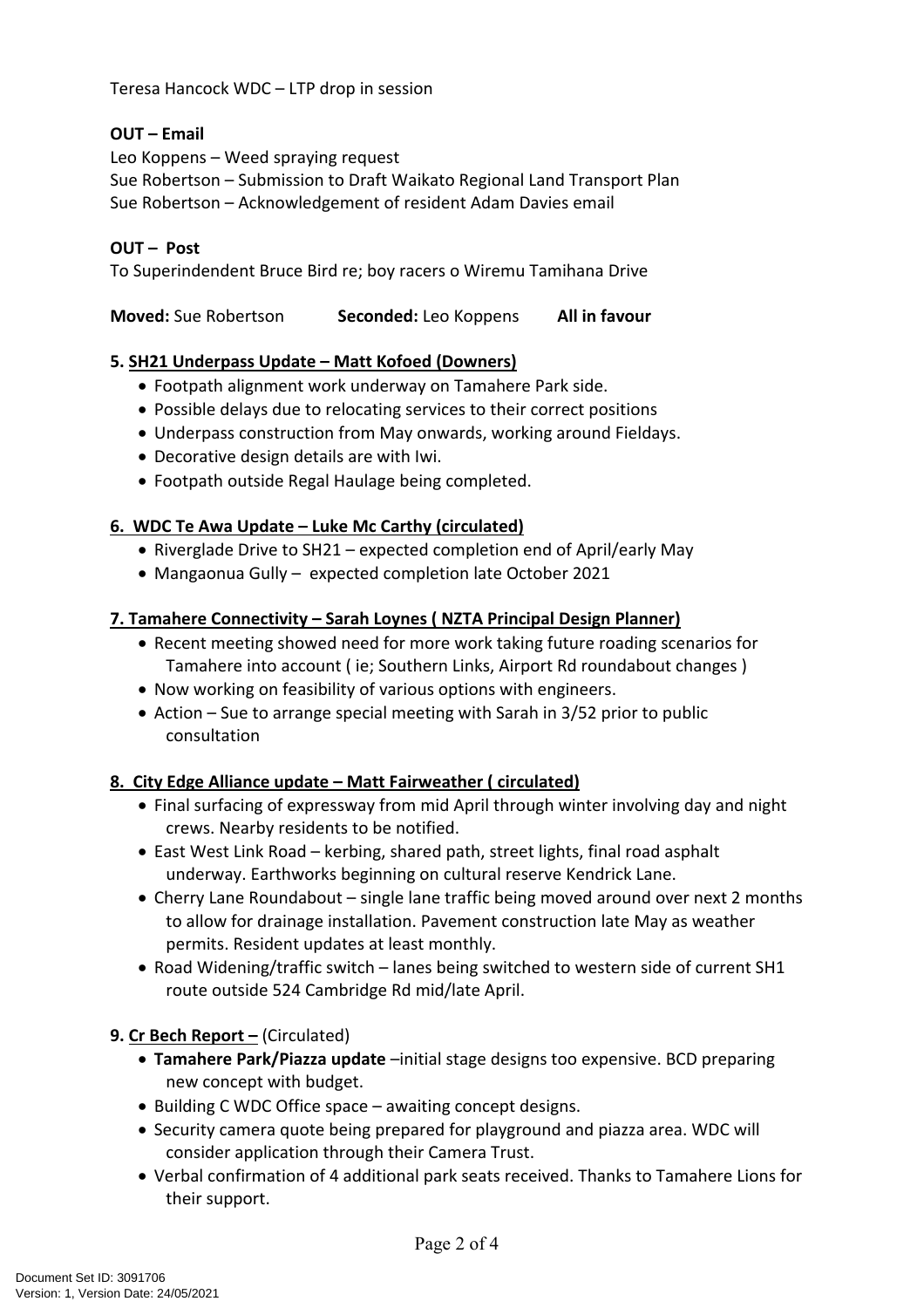- **Te Awa Cycleway** paths and underpass progressing well.
- **E Charger at Hub** awaiting ChargeNet to progress.
- **Annebrook RD Extension –** No further update
- **WDC proposed LTP Consultation –** there will be 2 Tamahere based information sessions for the proposed LTP session.
- **HCC proposed LTP Consultation –** TCC Chair is submitting on 3 matters; resubmitting gully connectivity proposal, Morrinsville/Matangi/Siverdale Rd intersection, seeking support in co investing in artificial turf in Tamahere Park.

## **10. Tamahere Community Committtee Issues Report - Jacob Quinn (Circulated)**

- **Hub rubbish bins**  an existing one moved and an extra being installed.
- **Stolen playground hammocks** supplier engaged to install replacements
- **Mound of soil expressway end of park** when stockpile is used, it won't be replaced.
- **Boy Racers on WT Drive** countrywide issue, requires wide approach
- **Fitness Trail** contract awarded to HEB construction, they will provide works programme
- **Park Toilets** preliminary designs will be provided for community consultation.
- **Tamahere Hall repairs**  underway
- **LTP** 3 main topics for Tamahere include speed of rate increase, discontinuing organic rubbish collection and sale of pensioner housing. Community can submit on anything else. Jacob to circulate capitol projects for the district and those specific to Tamahere. **Action;** Sue to discuss with Tamahere Forum

### **Other Business**

### **Tamahere Lions Update**

- Lack of shade at playground a problem. Trees in original design deemed too high maintenance.
- Cover over the slides and mound most pressing. Shade solutions range in size and cost.
- Lions suggest being part of a community lead group to work on this.

**Motion**; *That TCC supports Tamahere Lions to work on the feasibility of playground shade and then present to community.*

**Moved:** Charles Fletcher **Seconded:** Bevin Coley **All in favour**

#### **Hub Bus Stops and Parking**

- Parking upgrade was planned for march 2021. Jacob to follow up.
- TCC submission on bus stops has been made.

## **Gully Walkway Subcommittee**

- Discussions on MOU progressing using Tamahere Mangaone Resoration Trust as a vehicle.
- Uncertainty whether there is funding in the LTP for gully restoration.
- Potential to transfer targeted hall rate to gully restoration/playground shading when the community loan is paid off shortly.
- **Action**; Contact hall committee to discuss transfer of hall rates towards other community projects.

## **Piazza Carving Blessing**

- Held up by building issue
- Ngati Haua nothing back regarding story check. Cr Bech to follow up.

#### **Tamahere Reserve**